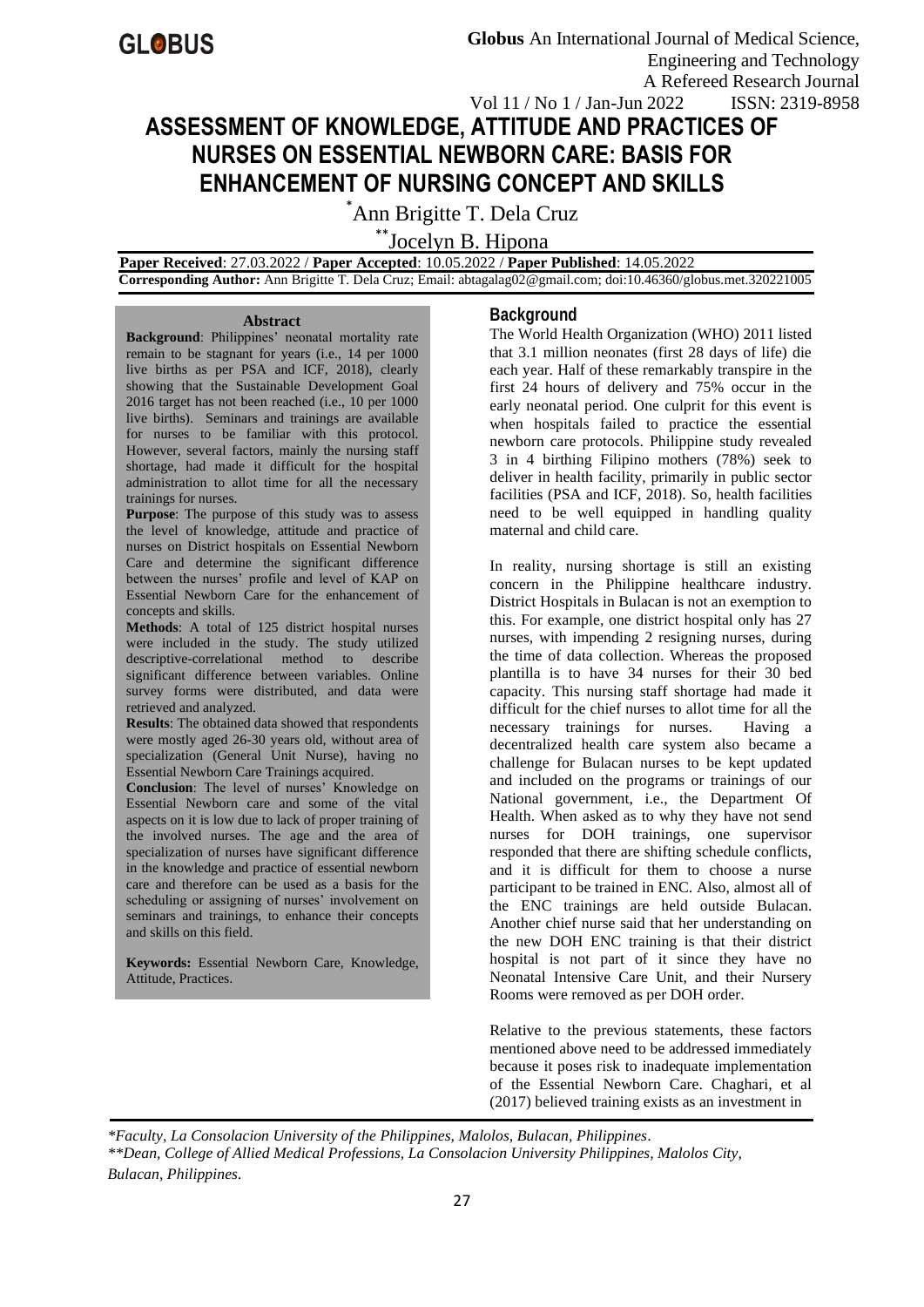reaching productivity and employee retention by giving career development and job satisfaction in the long run.

Thus, this study intended to enumerate the identified gaps on knowledge and practice of ENC based on the DOH protocol AO 2009-0025, in order to give attention to these identified gaps for re-learning or re-training. The study also aimed to contribute to the nursing service division on the ease of decking their staff nurses for training in Essential Newborn Care using the demographic profile of the staff nurses.

## **Objective**

The study determined and assessed the knowledge, attitude and practices of nurses and their significant difference on the corresponding demographic profiles included.

## **Methods**

## **Research Design**

The descriptive correlation study was utilized in the study to determine the assessment on knowledge, attitude and practices of nurses regarding Essential Newborn Care protocol.

#### **Respondents of the Study**

The main participants of the study were the nurses employed in Bulacan District hospitals whose work involves the performance of ENC. There are five district hospitals around Bulacan. District Hospitals are Level I government hospitals that includes emergency room, operating room, recovery room, maternity facilities, isolation facilities, pharmacy, and clinical laboratory. Currently, there are 233 employed nurses. Using a 95% confidence level with 5% margin of error, with a standard deviation of 0.5. The ideal sample size would be 146 respondents. The researcher selected sample by purposive sampling based on the respondents' availability and willingness to participate. Purposive sampling is a non-probability sampling technique that makes use of samples that are chosen by the judgment of the researcher. Due to the current health situation and strict health protocols imposed, the researcher had only gathered data from available district hospitals that had allowed the researcher during the time of data collection, hence the total respondents gathered was 125.

## **Research Instrument and Data Collection**

The profile characteristics of the nurses were included in the first part of the instruments, such as gender, age, length of service, area of specialization, and acquired number of essential newborn care training.

The study used three (3) instruments, namely the DOH guideline and standardized study tool of Bayisa Bereka Negussie and company (2018), tool adopted from literature by Horiuchi, S., Rattana et al (2018), 48-item standardized questionnaire by the World Health Organization. All tools were found to be granted open access with proper citation and credits to the authors.

The mode of data gathering was the questionnaire method. Each of the respondents was given a wellstructured, well-instructed, and standardized set of questions. An online survey form was routed and was made accessible to the respondents. After accomplishing the questionnaires, data were retrieved from the online forms for further processing.

## **Statistical Treatment of Data**

Descriptive statistics (frequency and percentage) was used to describe the findings for the demographic profile. The significant difference on the level of nurses' performance according to age, gender, area of specialization and acquired ENC trainings attended were measured through the statistical use of ANOVA.

## **Ethical Consideration**

The study followed the ethical guidelines and considerations for the research undertaking. The study protocol was submitted, reviewed, and approved by the La Consolacion University of Philippines (LCUP) Research Ethics Committee with study protocol code 054/202103- DelaCruzA01.

## **Results**

| <b>Age Range</b>   | <b>Frequency</b> | Percent |
|--------------------|------------------|---------|
| Less than 20 years | ۰                |         |
| 12 to 25 years old | 12               | 9.6     |

## **Table 1: Demographic Profile of Respondents**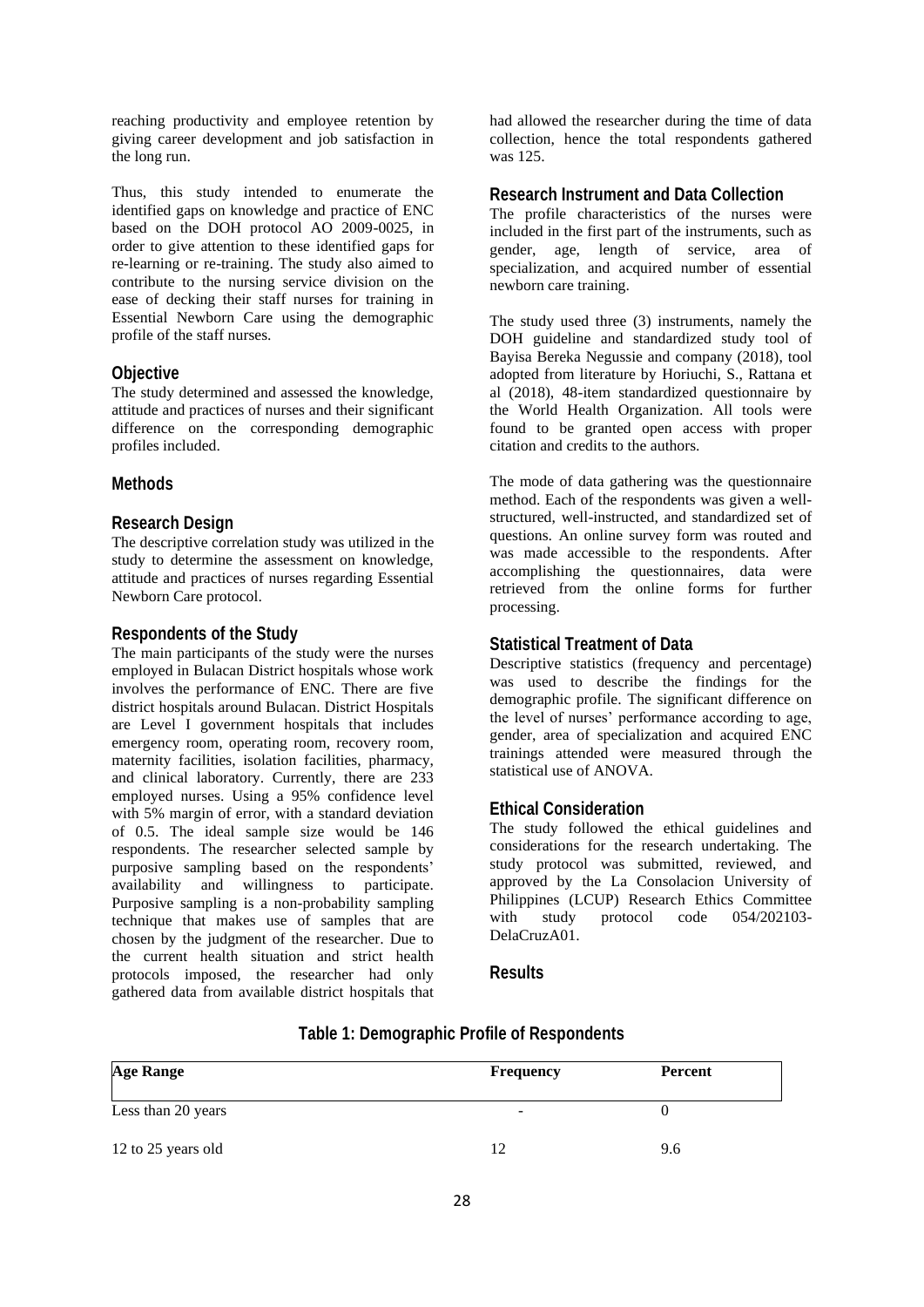| 26 to 30 years old | 52 | 41.6 |
|--------------------|----|------|
| 31 to 35 years old | 28 | 22.4 |
| 36 to 40 years old | 6  | 4.8  |
| 41 to 45 years old | 13 | 10.4 |
| 46 to 50 years old | 10 | 8    |
| 51 and above       | 4  | 3.2  |

| Number of essential new born training | Frequency | Percent |
|---------------------------------------|-----------|---------|
| Zero                                  | 118       | 94.4    |
| One                                   |           | 5.6     |
| Two                                   |           |         |
| Three                                 |           |         |
| Four                                  |           |         |
| Five                                  |           |         |

| New Born Care Training      | Frequency | Percent    |
|-----------------------------|-----------|------------|
| Inside the Hospital         | 1         | $\Omega$   |
| Outside the hospital        | 6         | 4.8        |
| No Training Yet             | 118       | 94.4       |
| Area of Specialization      | Frequency | Percentage |
|                             |           |            |
| <b>General Unit Nurse</b>   | 79        | 63.2       |
| Maternity Ward Nurse        | 4         | 3.2        |
|                             |           |            |
| DR/Labor Room Nurse         | 4         | 3.2        |
|                             |           |            |
| <b>Emergency Nurse</b>      | 30        | 24.0       |
| <b>Operating Room Nurse</b> |           | $\Omega$   |
|                             |           |            |
| Pediatric Nurse             | 8         | 6.4        |

The obtained data showed that respondents were mostly nurses aged 26-30 years old (41.6%), without area of specialization, or cited as General Unit Nurse (63.2%), having no Essential Newborn Care Trainings acquired (94.4%). On the side note, those who acquired Essential Newborn Care Training attended the said training outside of hospital (4.8%) where they work.

## **Table 2: Significant Difference on The Assessment of The Respondents on The Level of Nurses' Performance When Grouped According to Age Profile Using Analysis of Variance (ANOVA)**

| <b>Essential Newborn Care</b>              | f-value | Df  | Significant<br>value | <b>Decision</b>    | <b>Remarks</b>                       |
|--------------------------------------------|---------|-----|----------------------|--------------------|--------------------------------------|
| Knowledge on the essential<br>newborn care | 2.638   | 115 | 0.027                | Significant        | Reject the Null<br><b>Hypothesis</b> |
| Attitude on the essential<br>newborn care  | 2.246   | 115 | 0.054                | Not<br>Significant | Accept the Null<br><b>Hypothesis</b> |
| Practice on the essential                  | 4.176   | 115 | 0.002                | Significant        | Reject the Null                      |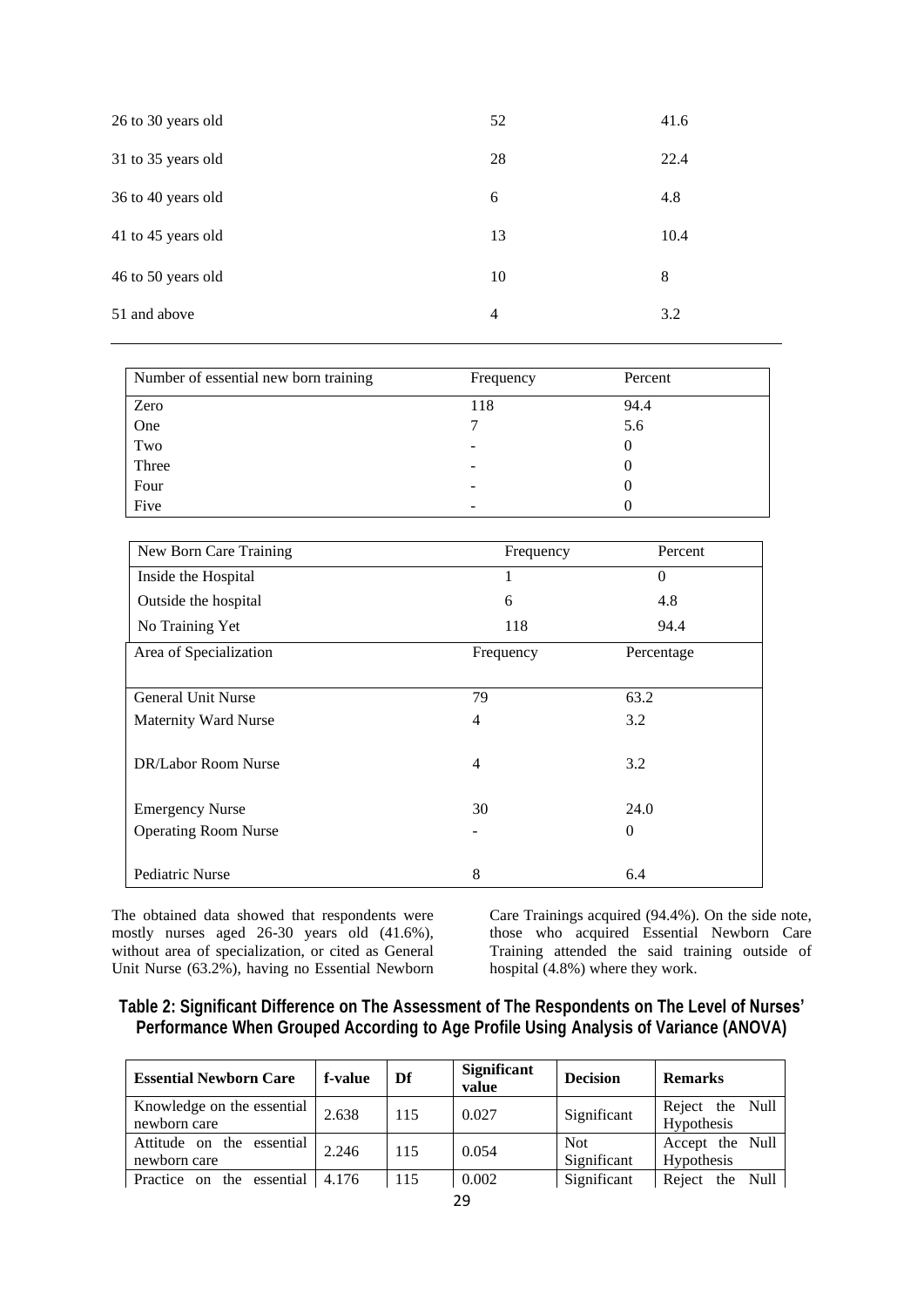| newborn care       |       |     |       |             | Hypothesis        |      |
|--------------------|-------|-----|-------|-------------|-------------------|------|
| Baby not Breathing | 5.353 | 115 | 0.000 | Significant | Reject the        | Null |
|                    |       |     |       |             | <b>Hypothesis</b> |      |
| Before discharge   | 2.223 | 115 | 0.057 | <b>Not</b>  | Accept the        | Null |
|                    |       |     |       | Significant | Hypothesis        |      |

The composite table on the significance difference on the assessment of the respondents on the level of nurses' performance and knowledge of essential newborn care when grouped according to age profile clearly manifested that the knowledge of essential newborn care when assessed by different ages have significant difference in terms of knowledge on the essential newborn care having a f-value of 2.638 with df of 115 with p-value of 0.027, practice on the essential newborn care having a f-value of 4.176 with df of 115 with pvalue of 0.002 and baby not breathing having a fvalue of 5.353 with df of 115 with p-value of 0.000 that the three variables have less than the alpha value 0.05 which means that the evidences gathered must reject the null hypothesis. This implies that there is a statistical difference between the two variables of the study. Data denotes that knowledge on the essential newborn care , practice on the essential newborn care and baby not breathing have difference assessment when grouped in terms of age which means that age 20 years old have difference assessment with 30, 40 and 50 years old.

**Table 3: Significant Difference on The Assessment of The Respondents on The Level of Nurses' Performance When Grouped According to Area of Specialization Profile Using Analysis of Variance (ANOVA)**

| <b>Essential Newborn Care</b>              | f-value | Df  | <b>Significant</b><br>value | <b>Decision</b>           | <b>Remarks</b>                          |
|--------------------------------------------|---------|-----|-----------------------------|---------------------------|-----------------------------------------|
| Knowledge on the essential<br>newborn care | 3.535   | 115 | 0.009                       | Significant               | Reject the Null<br><b>Hypothesis</b>    |
| Attitude on the essential<br>newborn care  | 1.879   | 115 | 0.119                       | <b>Not</b><br>Significant | the Null<br>Accept<br><b>Hypothesis</b> |
| Practice on the essential<br>newborn care  | 7.809   | 115 | 0.000                       | Significant               | Reject the Null<br>Hypothesis           |
| Baby not Breathing                         | 6.162   | 115 | 0.000                       | Significant               | Reject the Null<br>Hypothesis           |
| Before discharge                           | 5.359   | 115 | 0.001                       | Significant               | Reject the Null<br><b>Hypothesis</b>    |

It is clearly manifested from the table that the knowledge of essential newborn care when assessed by area of specialization have significant difference having a f-value of 3.535 with df of 115 with p-value of 0.009, practice on the essential newborn care having a f-value of 7.809 with df of 115 with p-value of 0.000, baby not breathing having a f-value of 6.162 with df of 115 with pvalue of 0.000 and before discharge care having a f-value of 5.359 with df of 115 with p-value of 0.001 that the four variables have less than the alpha value 0.05 which means that the evidences gathered must reject the null hypothesis. This implies that there is a statistical difference between the two variables of the study. Data denotes that knowledge on the essential newborn care, practice on the essential newborn care, baby not breathing and before discharge have significant difference when grouped in terms of area of specialization. This means that a nurse assigned in general unit ward have different assessment with those assigned in emergency room and other areas.

However, the attitude on the essential newborn care having an f-value of 1.879 with df of 115 with pvalue of 0.119 that is higher than the alpha value 0.05 which means that the evidences gathered must accept the null hypothesis. This implies that there is a no statistical difference between the two variables of the study. Data denotes that the attitude on the essential newborn care parameter have no difference in the assessment when grouped in terms of area of specialization which means that those who assessed by the general unit nurse have no difference those who assessed in the emergency nurse and other area of specialization.

#### **Conclusion**

Overall, the data showed that the total average mean KAP are as follows: Knowledge is 13 (out of 20), Attitude towards Essential Newborn Care summarized to be interpreted as (Agree) and Practice on Essential Newborn Care has a total average mean, interpreted as (Always) practiced.